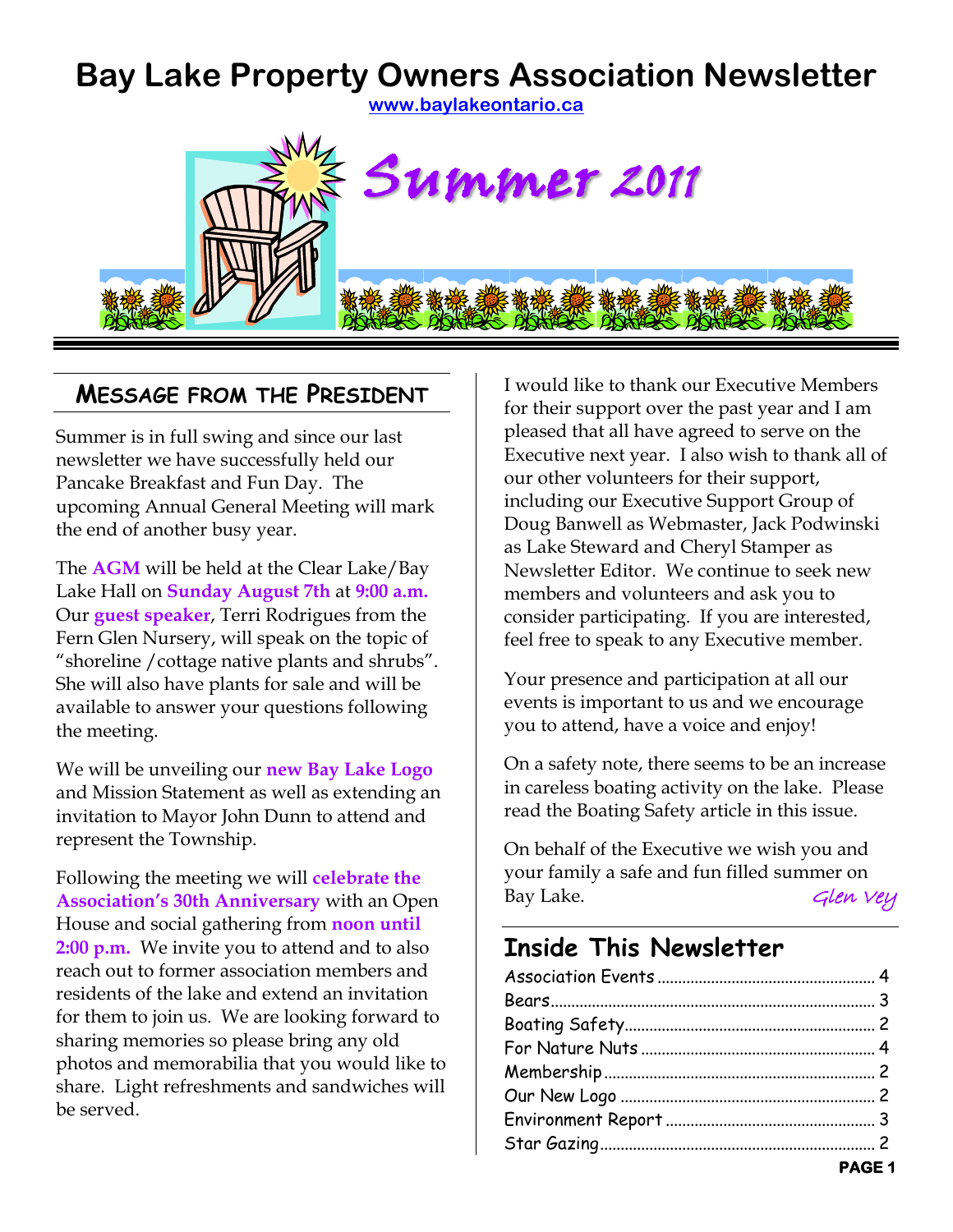## **STAR GAZING**

<span id="page-1-3"></span>The **Persied Meteor Showers** will peak this summer in the early morning hours of **August 12-13, 2011**. Unfortunately, this year there will be a full moon during the shower's actual peak, obscuring all but the brightest meteors. But you will see Perseids in the weeks leading up to the peak if we have dark skies. Perseids begin to appear in the night sky during the first week of August before the moon starts to spoil our viewing. During this week the moon will be setting between 9.30 and midnight, giving us an opportunity to observe if we stay up late.

The meteors get their name from the constellation Perseus the Hero, which is the area of the sky in which they originate. Don't worry if you don't know where this is as the meteors appear in all parts of the sky. Most people look forward to the Perseids each summer because of the opportunity to see 50 or more meteors per hour at peak. The number of meteors will increase between midnight and the wee hours before dawn. They are often bright and sometimes leave a glowing trail in the sky after they pass.

#### **MEMBERSHIP**

<span id="page-1-1"></span>We are now entering the 31st year of this Association and we **thank you for your ongoing support**. You can **pay your annual membership fees** at any time throughout the year at one of our events, via the website, by mail or through a member of the Executive. You can also pay at the upcoming AGM.

We try to make good use of every membership dollar we receive. Many of you will have seen the article in the May 20th issue of *The Muskokan* regarding our Benthic Testing efforts. A dedicated portion of your annual \$40.00 membership supports these and other environmental activities.

## **OUR NEW LOGO**

<span id="page-1-2"></span>The votes are in and a new logo has been selected by our membership…but you have to come to our AGM on August 7th if you want to see the unveiling!

We will also be presenting the new **BLPOA Mission Statement** at the AGM.

**Laminated maps of Bay Lake** will also be available at our AGM will be that you can buy for **\$20.00** each.

#### **BOATING SAFETY**

<span id="page-1-0"></span>Once again it is wonderful to see so many people out on the water enjoying the pleasures of beautiful Bay Lake. Don't forget to have your **Pleasure Craft Operator Card** with you when out on the lake and make sure your watercraft has all the necessary safety equipment for its size and type…in good working order. The law requires boats to be equipped with an approved PFD or **lifejacket** of an appropriate size **for each person** on board. When towing skiers or tubers, a **spotter** is required and there must be **space on board for the driver, spotter and anyone being towed**. This applies to Personal Watercraft as well as boats. A good resource to check for safety equipment requirements is the "*Safe Boating Guide*", a free publication from Fisheries and Oceans Canada. And remember, the OPP do visit our lake from time to time.

Boaters are asked to **respect speed limits** and **be careful of your wake** near the shore. Large wake affects wildlife habitat, the shoreline and personal property. Also, please be very careful when filling your **gas tank**. Portable tanks should be **filled away from the lake**.

Always be on the **lookout for swimmers**! It is a boater's responsibility to be aware of anything in the water. If new to the lake, please take time to become familiar with some of our shallower rocks. An enjoyable way to do this is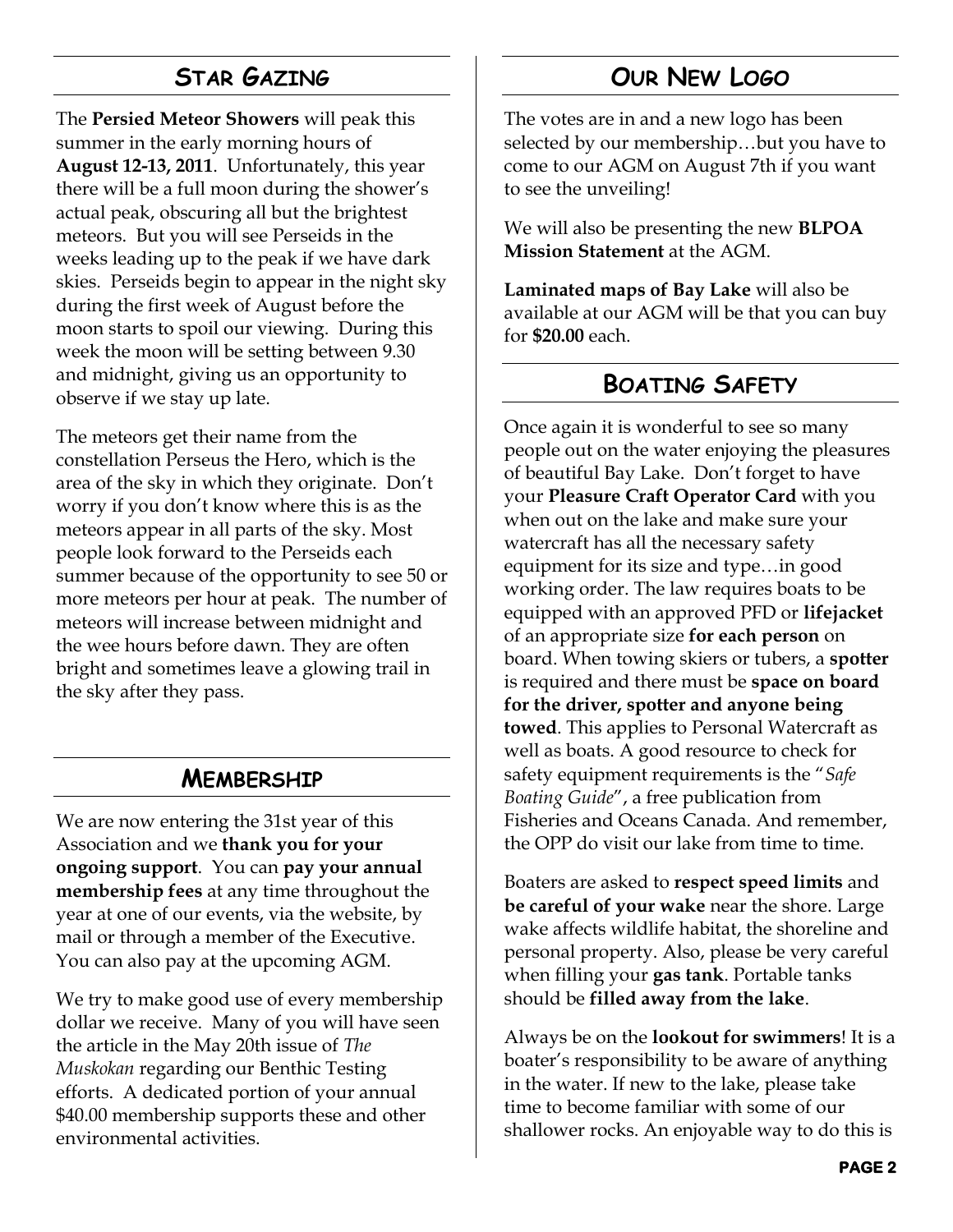by travelling around the lake by canoe, kayak or paddleboat. If you have a **swim raft** or other float out in the lake, please mark it with **reflectors** for boating safety.

Let's make this one of the safest summers ever and please respect everyone's right to have fun on the water.

### **ENVIRONMENT REPORT**

<span id="page-2-1"></span>Rather than have a formal Environment Committee, Bill Paterson has agreed to co-ordinate environmental activities and try to arrange the participation of members of the association who are interested in specific events or projects. Judy Dunn has been, and will continue to be, incredibly helpful with water testing and other projects. Judy and John Dunn continue to do the Lake Partners program sampling and Sechi disc testing for water clarity and Phosphorous.

The results of this year's first round of testing for E-coli were slightly elevated because of several days of extremely heavy rains preceding our sampling day. Our second round had all results back to normal. We also did one round of testing for Calcium. There are severely declining levels of Calcium in some Muskoka lakes which could lead to serious problems for shell and bone growth in aquatic creatures. Our testing showed varying levels around the lake but the average closely matched information from the District.

We did our annual session of Benthic Testing with the generous help of the District of Muskoka and the Muskoka Watershed Council. A coordinator from the District, Delaina Moore, did the water sampling and identification with help from Judy Dunn (who recently graduated from a benthic certification program) while a large group of volunteers picked through the samples. Using eye droppers for suction and tweezers they managed to find over 300 tiny critters that will tell us a lot about the health of our lake. We

hope to have results for the AGM. Participation is a great way help while learning about the environment of Bay Lake. We will be looking for volunteers again next year.

Unfortunately, our Pitch In Day efforts were largely undone after the Federal Government dropped census forms at the end of every drive on the lake. Most of these turned into mush after the first rain.

Judy, Bill and Janice attended the Muskoka Watershed Council's Environmental Lecture series event. One of the interesting topics was how property owners with more than 25 acres of bush can get tax relief by maintaining them as a controlled woodland. Anyone who wishes information can contact Bill and he can provide further contacts that will help you.

We are still looking for woodworkers interested in building "Wood Duck" boxes. There is a sample and the Association will pay for the wood. We would like to have a few of these ready and mounted before the ice goes out next spring. These boxes house the very colourful Wood Ducks as well as Mergansers. The old boxes around the lake are decaying and we have noticed the lack of Mergansers this year probably from lack of nesting boxes.

The Loons declined our platform again this year. We will perservere. Hopefully they can find another suitable site. No one has reported seeing loon chicks this year

#### **BEARS**

<span id="page-2-0"></span>There have been several reports of bear sightings on Bay Lake and we need to be careful not to attract them to our property by leaving food, seed or garbage outside. Bears that have been fed can become accustomed to humans and this can lead to potentially dangerous situations for both humans and bears (see our spring newsletter for more information on how to prevent a bear visit and how to behave if you do encounter a bear).